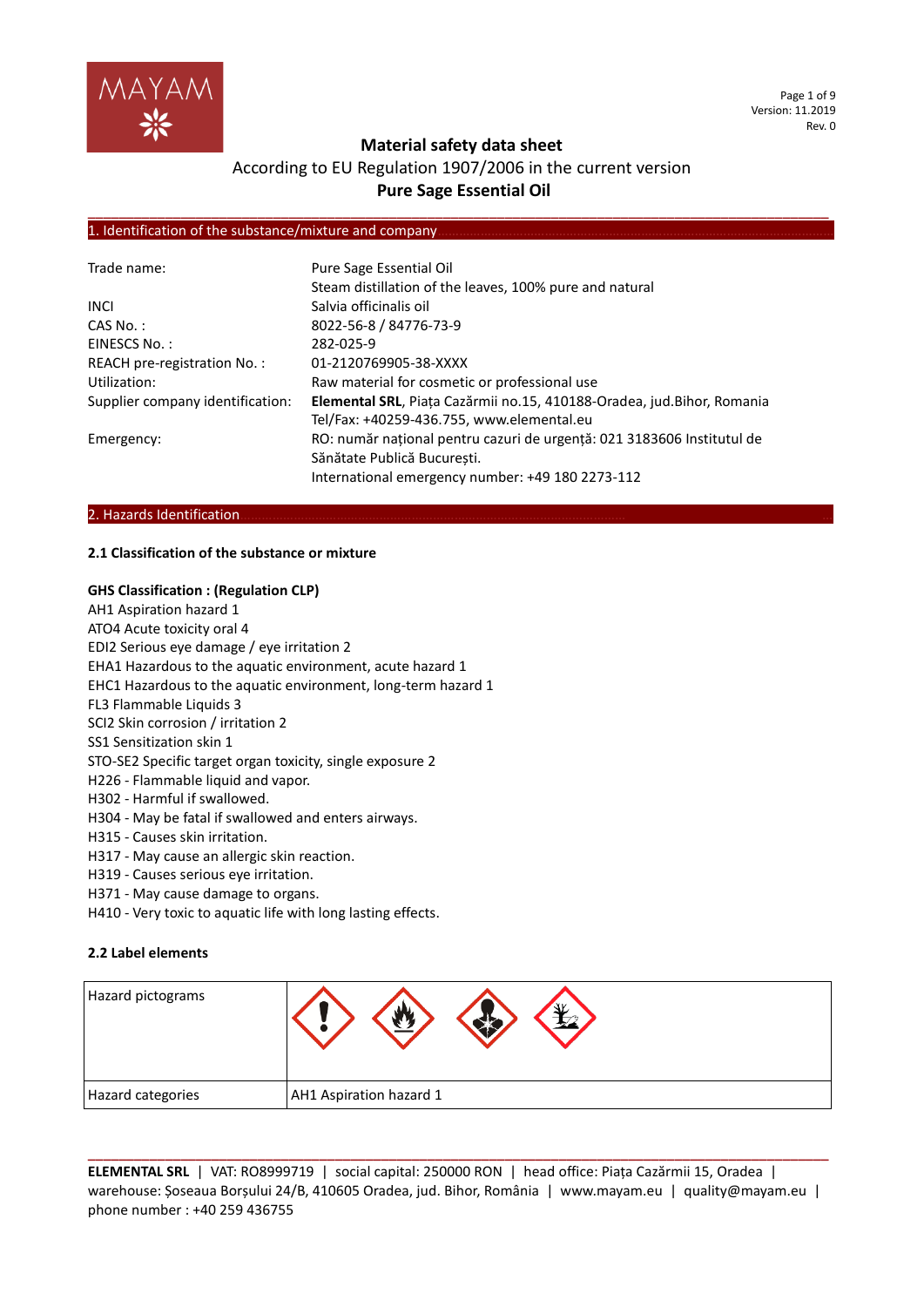

# According to EU Regulation 1907/2006 in the current version **Pure Sage Essential Oil**

|                          | ATO4 Acute toxicity oral 4<br>EDI2 Serious eye damage / eye irritation 2<br>EHA1 Hazardous to the aquatic environment, acute hazard 1<br>EHC1 Hazardous to the aquatic environment, long-term hazard 1<br>FL3 Flammable Liquids 3<br>SCI2 Skin corrosion / irritation 2<br>SS1 Skin sensitization 1<br>STO-SE2 Specific target organ toxicity, single exposure 2                                                                                                                                                                                                                                                                                                                                                                                                                                                                                                                                                                                                                                                                                                                                                                                        |
|--------------------------|---------------------------------------------------------------------------------------------------------------------------------------------------------------------------------------------------------------------------------------------------------------------------------------------------------------------------------------------------------------------------------------------------------------------------------------------------------------------------------------------------------------------------------------------------------------------------------------------------------------------------------------------------------------------------------------------------------------------------------------------------------------------------------------------------------------------------------------------------------------------------------------------------------------------------------------------------------------------------------------------------------------------------------------------------------------------------------------------------------------------------------------------------------|
| <b>Hazard statements</b> | H226 - Flammable liquid and vapor.<br>H302 - Harmful if swallowed.<br>H304 - May be fatal if swallowed and enters airways.<br>H315 - Causes skin irritation.<br>H317 - May cause an allergic skin reaction.<br>H319 - Causes serious eye irritation.<br>H371 - May cause damage to organs.<br>H410 - Very toxic to aquatic life with long lasting effects.                                                                                                                                                                                                                                                                                                                                                                                                                                                                                                                                                                                                                                                                                                                                                                                              |
| Precautionary statements | P210 - Keep away from heat, hot surfaces, sparks, open flames and other ignition<br>sources. No smoking.<br>P273 - Avoid release to the environment.<br>P280 - Wear protective gloves/protective clothing/eye protection/face protection.<br>P301+P310 - IF SWALLOWED: Immediately call a POISON CENTER/doctor.<br>P301+P312 - IF SWALLOWED: Call a POISON CENTER/doctor/ if you feel unwell.<br>P302+P352 - IF ON SKIN: Wash with plenty of water.<br>P303+P361+P353 - IF ON SKIN (or hair): Take off immediately all contaminated<br>clothing. Rinse skin with water/shower.<br>P305+P351+P338 - IF IN EYES: Rinse cautiously with water for several minutes.<br>Remove contact lenses, if present and easy to do. Continue rinsing.<br>P332+P313 - If skin irritation occurs: Get medical advice/attention.<br>P333+P313 - If skin irritation or rash occurs: Get medical advice/attention.<br>P337+P313 - If eye irritation persists: Get medical advice/attention.<br>P403+P235 - Store in a well-ventilated place. Keep cool.<br>P501 - Dispose of contents/ container in accordance with local/ regional/ national/<br>international regulation. |

# **2.2 Other hazards**

Contains: **Thujone, Camphor, beta-Caryophyllene, alpha-Pinene, beta-Pinene, d-Limonene, Myrcene**

### 3. Declaration of ingredients.

Product not concerned by the component list.

# **3.1. Substances**

| <b>Material</b> | C.A.S    | <b>EINECS</b> | <b>Risk Symbol</b> | %     |
|-----------------|----------|---------------|--------------------|-------|
| Thujone         | 546-80-5 | 208-912-2     | ATO4 - H302        | 50.00 |

**ELEMENTAL SRL** | VAT: RO8999719 | social capital: 250000 RON | head office: Piața Cazărmii 15, Oradea | warehouse: Șoseaua Borșului 24/B, 410605 Oradea, jud. Bihor, România | www.mayam.eu | quality@mayam.eu | phone number : +40 259 436755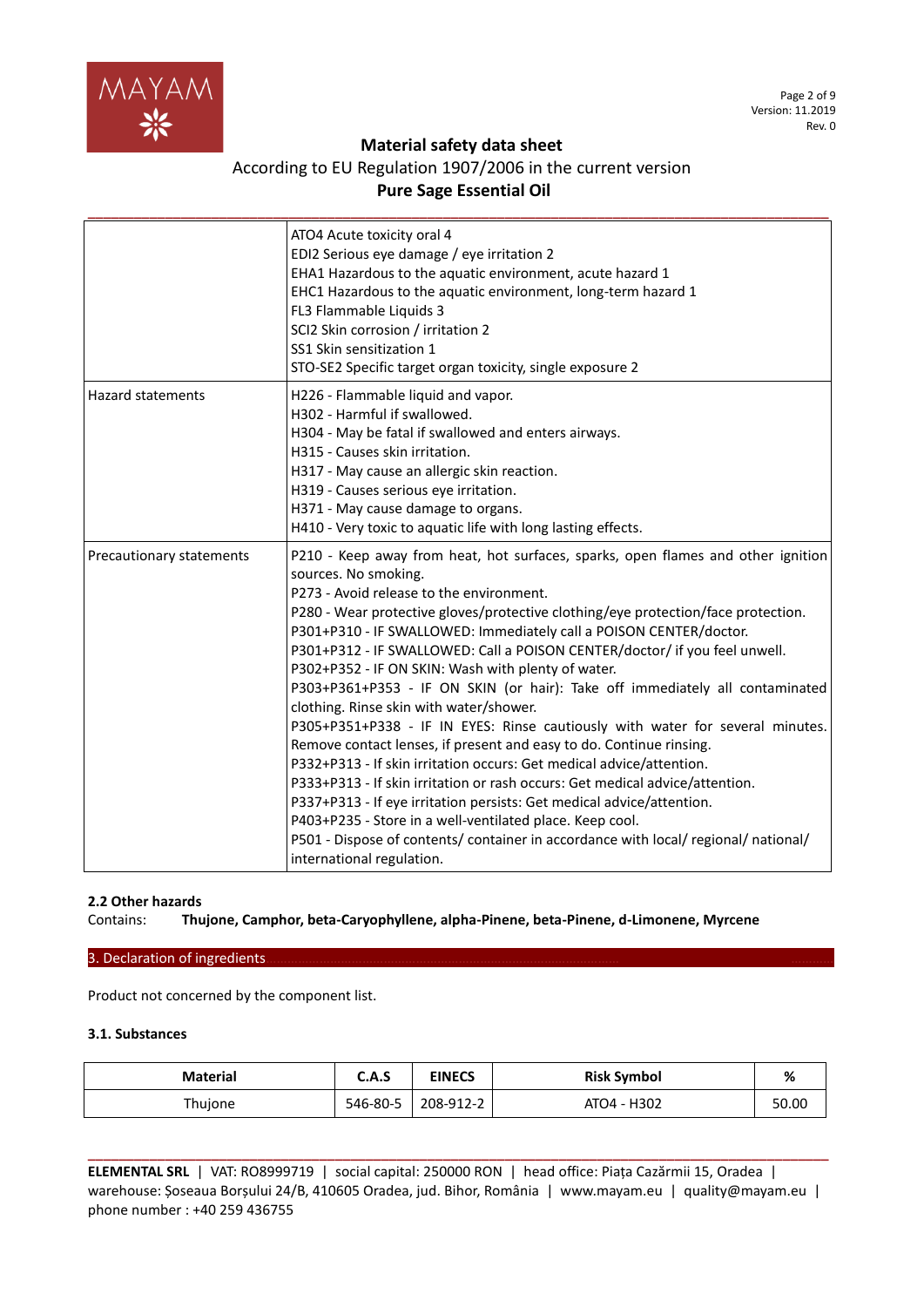

# According to EU Regulation 1907/2006 in the current version **Pure Sage Essential Oil**

**\_\_\_\_\_\_\_\_\_\_\_\_\_\_\_\_\_\_\_\_\_\_\_\_\_\_\_\_\_\_\_\_\_\_\_\_\_\_\_\_\_\_\_\_\_\_\_\_\_\_\_\_\_\_\_\_\_\_\_\_\_\_\_\_\_\_\_\_\_\_\_\_\_\_\_\_\_\_\_\_\_\_\_\_\_\_\_\_\_\_\_\_\_\_\_\_**

| Camphor            | $76-22-2$     | 200-945-0 | ATI4, ATO4, STO-SE2 - H302+H332, H371                                    | 25.00 |
|--------------------|---------------|-----------|--------------------------------------------------------------------------|-------|
| Eucalyptol         | 470-82-6      | 207-431-5 | FL3, SS1B - H226, H317                                                   | 15.00 |
| beta-Caryophyllene | 87-44-5       | 201-746-1 | AH1, SS1B - H304, H317                                                   | 10.00 |
| Camphene           | 79-92-5       | 201-234-8 | EHA1, EHC1, FL3 - H226, H400, H410                                       | 8.00  |
| alpha-Pinene       | $80 - 56 - 8$ | 201-291-9 | AH1, EHA1, EHC1, FL3, SCI2, SS1B -<br>H226, H304, H315, H317, H400, H410 | 8.00  |
| beta-Pinene        | 127-91-3      | 204-872-5 | AH1, EHA1, EHC1, FL3, SCI2, SS1B -<br>H226, H304, H315, H317, H400, H410 | 8.00  |
| Borneol            | 507-70-0      | 208-080-0 | FL1, FS2 - H224, H228                                                    | 6.00  |
| d-Limonene         | 5989-27-5     | 227-813-5 | AH1, EHA1, EHC1, FL3, SCI2, SS1B -<br>H226, H304, H315, H317, H400, H410 | 4.00  |
| Myrcene            | 123-35-3      | 204-622-5 | AH1, EDI2, FL3, SCI2 - H226, H304,<br>H315, H319                         | 3.00  |
| p-Mentha-1,4-diene | 99-85-4       | 202-794-6 | AH1, FL3 - H226, H304                                                    | 3.00  |

# **3.2. Mixtures**

Not concerned

#### 4. First aid measures………………………………………………………………………………………… ………

#### **4.1 Description of first aid measures**

**Contact with skin :** Wash immediately and abundantly with water and soap. Rinse then with clear water.

**Contact with eyes :** Abundant rinsing with water (15 minutes open eyelids) then washing with an ocular lotion standard Dacryoserum. In case of disorder, consult an ophthalmologist.

**In the event of swallowing :** Do not induce vomiting, maintain the patient at rest. Resort to the medical care.

**In the event of excessive inhalation :** Move the victim to fresh air. Get medical advice immediately.

**Soiled clothing :** Withdraw soiled clothing and re-use them only after decontamination.

#### 5. Fire fighting measures.

**5.1. Extinguishing media** Recommended : foam, dry powder, carbon dioxide (CO2) Inadvisable : avoid full water jet

**5.2. Special hazards arising from the substance or mixture Flammability :** The product is not easily flammable **Prevention:** Do not smoke. Do not use flame near.

**ELEMENTAL SRL** | VAT: RO8999719 | social capital: 250000 RON | head office: Piața Cazărmii 15, Oradea | warehouse: Șoseaua Borșului 24/B, 410605 Oradea, jud. Bihor, România | www.mayam.eu | quality@mayam.eu | phone number : +40 259 436755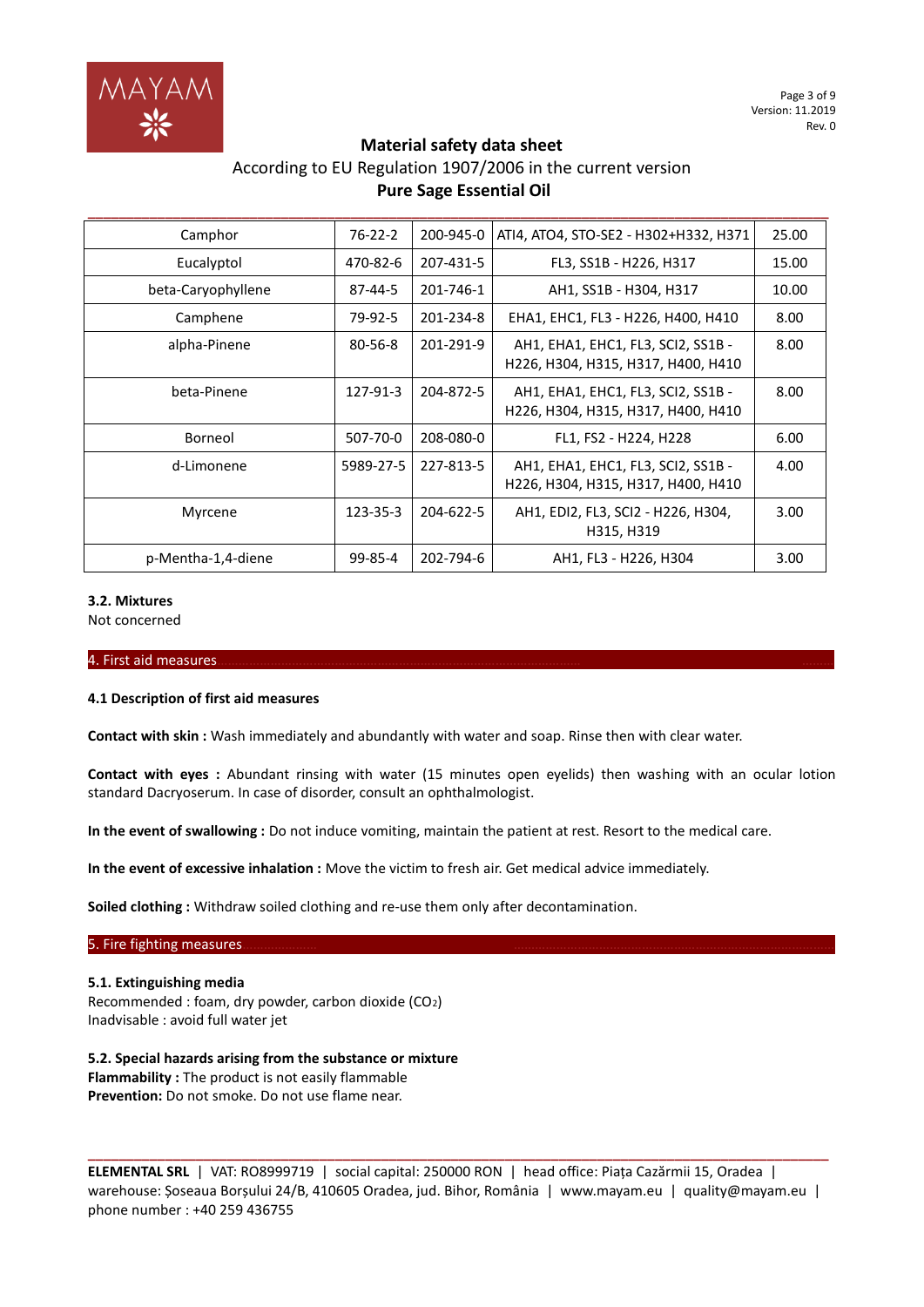

Page 4 of 9 Version: 11.2019 Rev. 0

# **Material safety data sheet**

# According to EU Regulation 1907/2006 in the current version **Pure Sage Essential Oil**

**\_\_\_\_\_\_\_\_\_\_\_\_\_\_\_\_\_\_\_\_\_\_\_\_\_\_\_\_\_\_\_\_\_\_\_\_\_\_\_\_\_\_\_\_\_\_\_\_\_\_\_\_\_\_\_\_\_\_\_\_\_\_\_\_\_\_\_\_\_\_\_\_\_\_\_\_\_\_\_\_\_\_\_\_\_\_\_\_\_\_\_\_\_\_\_\_**

# **5.3. Advice for firefighters**

Never use a direct stream of water.

#### 6. Accidental release measures.

**6.1. Personal precautions, protective equipment and emergency procedures**

Use appropriate personal protective equipment during clean-up.

# **6.2. Environmental precautions**

Do not allow to enter sewers/ surface or ground water.

# **6.3. Methods and material for containment and cleaning up**

Absorb with liquid-binding material (sand, diatomite, acid binders, universal binders, sawdust).

# **6.4. Reference to other sections**

Not concerned

# 7. Handling and storage.

# **7.1. Precautions for safe handling**

Close packing after use. Reproduce labeling if transferred in another container.

# **7.2. Conditions for safe storage, including any incompatibilities**

-Avoid any useless exposure. Keep away from food and drinks. -Preserve only in the container of origin in a clean and dry place. Keep the containers closed when not in use.

-Do not leave it near heat source, direct rays of the sun.

# **7.3. Specific end use(s)**

Wash hands and any other area exposed with soap and water before eating, drinking, smoking and before leaving work.

#### 8. Exposure controls / personal protection.

# **8.1. Control parameters**

Not concerned

# **8.2. Exposure controls**

**General protective and hygienic measures:** Avoid skin and eyes contact. Keep away from foodstuffs, beverages and feed. Wash hands before breaks and at the end of work.

# **Personal Protection :**

- Hand protection: Wear gloves.
- Eye protection: Wear glasses.
- Respiratory protection : Wear a mask.

-Ingestion : Do not use, drink and smoke during use.

**ELEMENTAL SRL** | VAT: RO8999719 | social capital: 250000 RON | head office: Piața Cazărmii 15, Oradea | warehouse: Șoseaua Borșului 24/B, 410605 Oradea, jud. Bihor, România | www.mayam.eu | quality@mayam.eu | phone number : +40 259 436755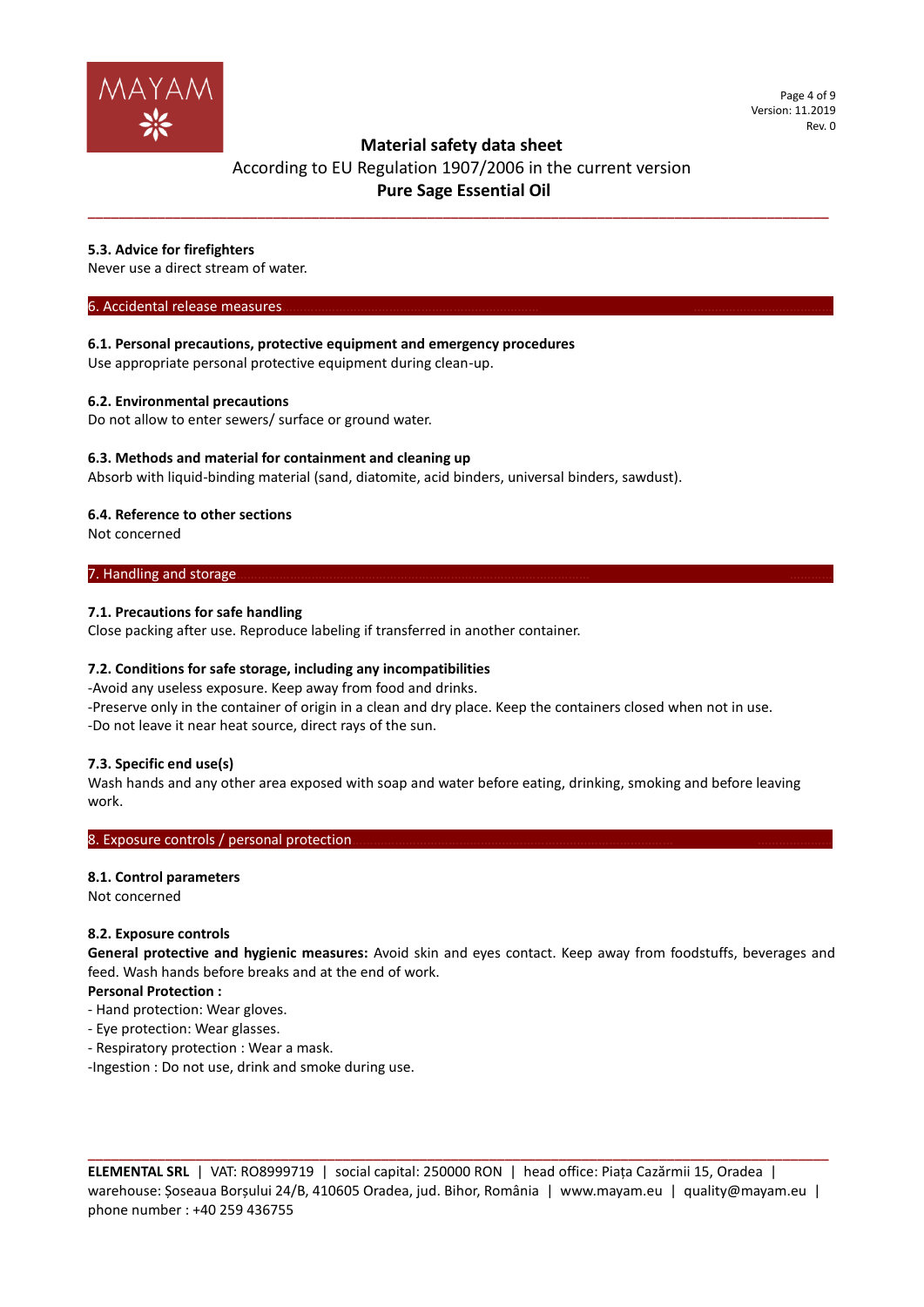

Page 5 of 9 Version: 11.2019 Rev. 0

# **Material safety data sheet**

# According to EU Regulation 1907/2006 in the current version **Pure Sage Essential Oil**

**\_\_\_\_\_\_\_\_\_\_\_\_\_\_\_\_\_\_\_\_\_\_\_\_\_\_\_\_\_\_\_\_\_\_\_\_\_\_\_\_\_\_\_\_\_\_\_\_\_\_\_\_\_\_\_\_\_\_\_\_\_\_\_\_\_\_\_\_\_\_\_\_\_\_\_\_\_\_\_\_\_\_\_\_\_\_\_\_\_\_\_\_\_\_\_\_**

#### 9. Physical and chemical properties

#### **9.1. Information on basic physical and chemical properties**

Texture : Mobile liquid Color : [Colorless ; Yellow] Odor : Characteristic, camphor

#### **9.2. Other information**

Angular rotation at 20°C (°) : [-5 ; +20] Relative density at 20°C : [0.905 ; 0.930] Refractive index at 20°C : [1.455 ; 1.475] Flash point (°C) : [+45 ; +59]

### 10. Stability and reactivity

**10.1. Reactivity** Not concerned

**10.2. Chemical stability** Not concerned

**10.3. Possibility of hazardous reactions** Not concerned

**10.4. Conditions to avoid** Not concerned

**10.5. Incompatible materials** Not concerned

#### **10.6. Hazardous decomposition products**

**Thermal decomposition / conditions to be avoided:** Avoid contact with any flame or spark, Overheating. Avoid direct rays of the sun. No decomposition if used according to specifications.

**Dangerous decomposition products:** No dangerous decomposition products known.

#### 11. Toxicological information.

**11.1. Information on toxicological Toxicological Information Acute:** • **Oral** 795,05 (Determined) • **Inhalation** Not determined • **Skin** Not determined

**ELEMENTAL SRL** | VAT: RO8999719 | social capital: 250000 RON | head office: Piața Cazărmii 15, Oradea | warehouse: Șoseaua Borșului 24/B, 410605 Oradea, jud. Bihor, România | www.mayam.eu | quality@mayam.eu | phone number : +40 259 436755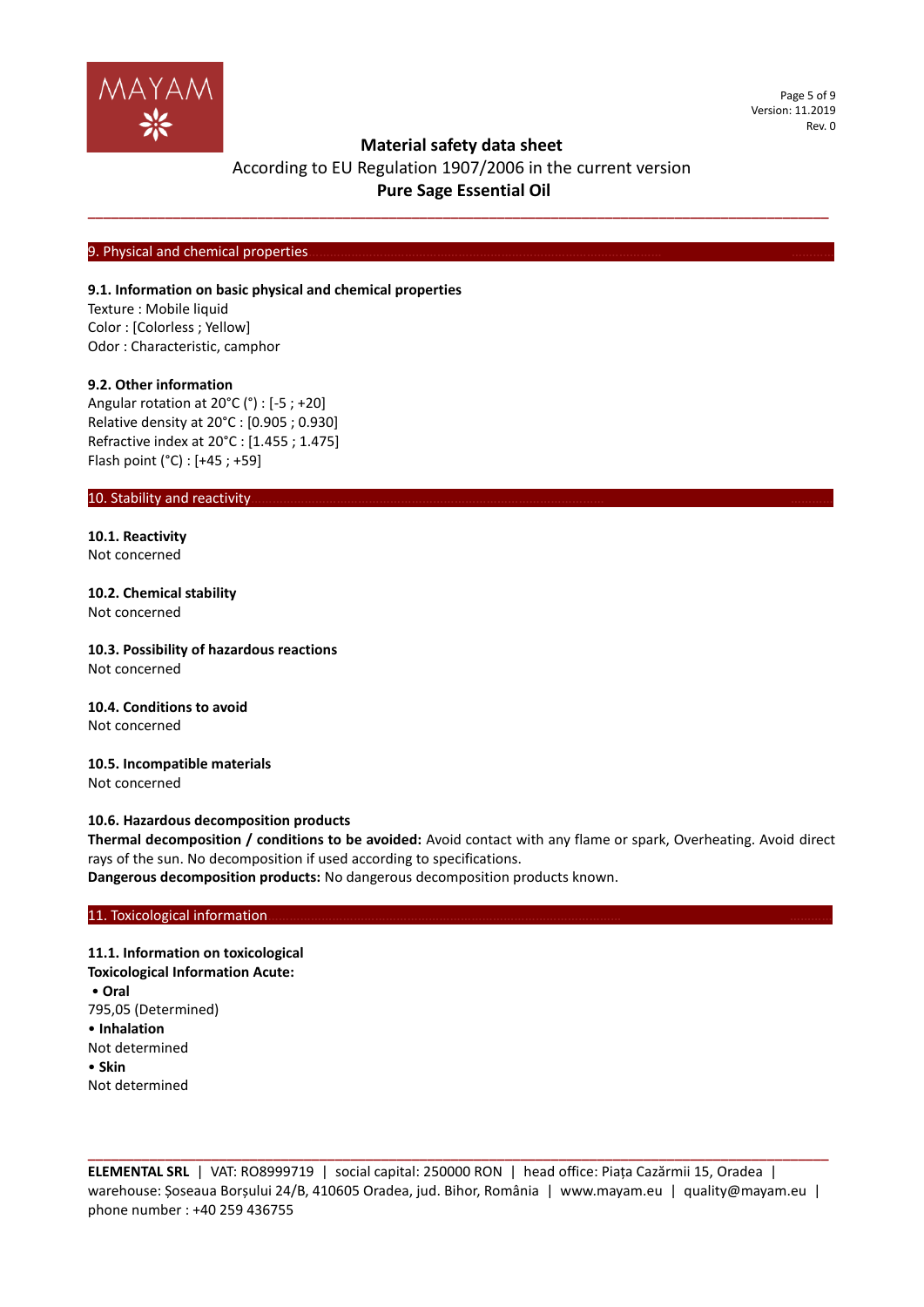

# According to EU Regulation 1907/2006 in the current version **Pure Sage Essential Oil**

**\_\_\_\_\_\_\_\_\_\_\_\_\_\_\_\_\_\_\_\_\_\_\_\_\_\_\_\_\_\_\_\_\_\_\_\_\_\_\_\_\_\_\_\_\_\_\_\_\_\_\_\_\_\_\_\_\_\_\_\_\_\_\_\_\_\_\_\_\_\_\_\_\_\_\_\_\_\_\_\_\_\_\_\_\_\_\_\_\_\_\_\_\_\_\_\_**

#### 12. Ecological information

#### **12.1. Toxicity**

Do not leave the product, even diluted or in great quantity, penetrate the ground water, water or the drains.

### **12.2. Persistence and degradability** NOT CONCERNED

#### **12.3. Bioaccumulative potential** NOT CONCERNED

**12.4. Mobility in soil** NOT CONCERNED

**12.5. Results of PBT and vPvB assessment** NOT CONCERNED

**12.6. Other adverse effects** NOT CONCERNED

#### 13. Disposal considerations

# **13.1. Waste treatment methods**

Product : Recommendation : Does not have to be disposed of with waste . Do not let penetrate the sewers. **Unclean packaging :** Recommendation : Evacuation in accordance with regulations.





**14.1. UN number** ADR : 1169 ( Tunnel code(D/E) ) IMDG:1169 IATA :1169

**14.2. UN proper shipping name** ADR : EXTRACTS, AROMATIC, LIQUID IMDG: EXTRACTS, AROMATIC, LIQUID IATA : EXTRACTS, AROMATIC, LIQUID

### **14.3. Transport hazard class(es)**

**ELEMENTAL SRL** | VAT: RO8999719 | social capital: 250000 RON | head office: Piața Cazărmii 15, Oradea | warehouse: Șoseaua Borșului 24/B, 410605 Oradea, jud. Bihor, România | www.mayam.eu | quality@mayam.eu | phone number : +40 259 436755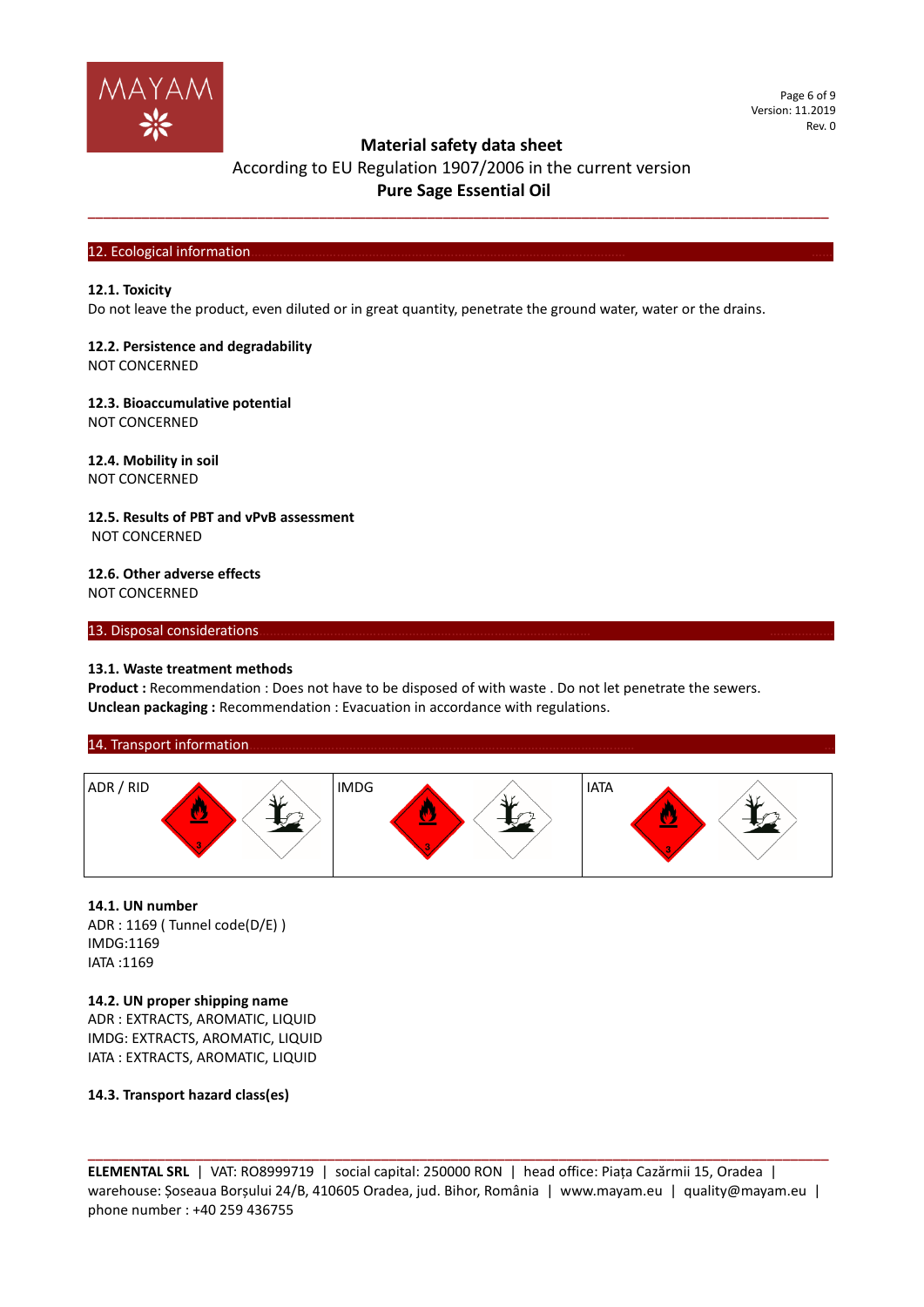

Page 7 of 9 Version: 11.2019 Rev. 0

# **Material safety data sheet**

According to EU Regulation 1907/2006 in the current version **Pure Sage Essential Oil** 

**\_\_\_\_\_\_\_\_\_\_\_\_\_\_\_\_\_\_\_\_\_\_\_\_\_\_\_\_\_\_\_\_\_\_\_\_\_\_\_\_\_\_\_\_\_\_\_\_\_\_\_\_\_\_\_\_\_\_\_\_\_\_\_\_\_\_\_\_\_\_\_\_\_\_\_\_\_\_\_\_\_\_\_\_\_\_\_\_\_\_\_\_\_\_\_\_** ADR : 3 IMDG:3 IATA :3

### **14.4. Packing group**

ADR : III IMDG: III IATA : III

# **14.5. Environmental hazards**

IMDG : Marine Pollutant Marine pollutant(s) : **Camphene, Alpha-pinene**

# **14.6. Special precautions for user**

Not concerned

#### **14.7. Transport in bulk according to Annex II of MARPOL73/78 and the IBC Code** Not concerned

15. Regulatory information

**15.1. Safety, health and environmental regulations/legislation specific for the substance or mixture** Not concerned

# **15.2. Chemical safety assessment**

Not concerned

# 16. Additional information

**16.1. Full H sentences text in point 3 :** H224 Extremely flammable liquid and vapor. H226 Flammable liquid and vapor. H227 Combustible liquid. H228 Flammable solid. H302 Harmful if swallowed. H302+H332 Harmful if swallowed or if inhaled H304 May be fatal if swallowed and enters airways. H315 Causes skin irritation. H316 Causes mild skin irritation H317 May cause an allergic skin reaction. H319 Causes serious eye irritation. H371 May cause damage to organs. H400 Very toxic to aquatic life. H401 Toxic to aquatic life. H410 Very toxic to aquatic life with long lasting effects.

Material security data sheet according to 2001/58/CEE.

**ELEMENTAL SRL** | VAT: RO8999719 | social capital: 250000 RON | head office: Piața Cazărmii 15, Oradea | warehouse: Șoseaua Borșului 24/B, 410605 Oradea, jud. Bihor, România | www.mayam.eu | quality@mayam.eu | phone number : +40 259 436755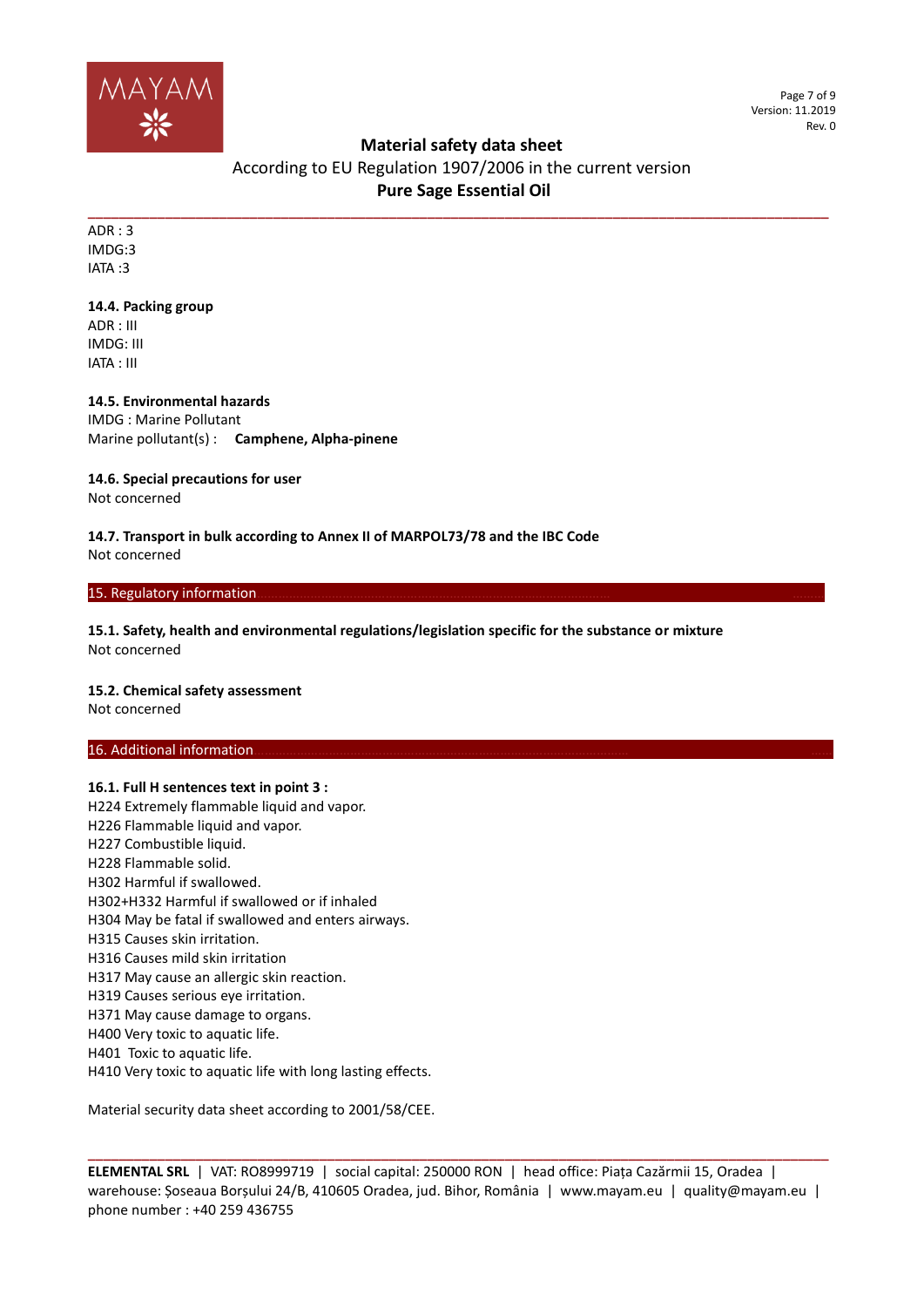

Page 8 of 9 Version: 11.2019 Rev. 0

# **Material safety data sheet**

# According to EU Regulation 1907/2006 in the current version **Pure Sage Essential Oil**

**\_\_\_\_\_\_\_\_\_\_\_\_\_\_\_\_\_\_\_\_\_\_\_\_\_\_\_\_\_\_\_\_\_\_\_\_\_\_\_\_\_\_\_\_\_\_\_\_\_\_\_\_\_\_\_\_\_\_\_\_\_\_\_\_\_\_\_\_\_\_\_\_\_\_\_\_\_\_\_\_\_\_\_\_\_\_\_\_\_\_\_\_\_\_\_\_**

### **16.2. Abbreviations:**

ADR: European Agreement concerning the International Carriage of Dangerous Goods by Road.

CAS: Chemical Abstracts Service (division of the American Chemical Society).

CLP: Classification, Labeling, Packaging.

DNEL: Derived No Effect Level.

EINECS: European Inventory of Existing Commercial Chemical Substances.

GHS: Globally Harmonized System of Classification and Labeling of Chemicals.

IATA: International Air Transport Association.

IATA-DGR: Dangerous Goods Regulation by the "International Air Transport Association" (IATA).

ICAO: International Civil Aviation Organization.

ICAO-TI: Technical Instructions by the "International Civil Aviation Organization" (ICAO).

IMDG: International Maritime Code for Dangerous Goods.

INCI: International Nomenclature of Cosmetic Ingredients.

LTE: Long-term exposure.

PNEC: Predicted No Effect Concentration.

RID: Regulation Concerning the International Transport of Dangerous Goods by Rail.

STE: Short-term exposure.

STEL: Short Term Exposure limit.

STOT: Specific Target Organ Toxicity.

# **DECLARATION OF ALLERGENS**

**Compounds C.A.S % Natural % Synthetic % Total** 3 and 4-(4-Hydroxy-4-methylpentyl)-3 cyclohexene-1-carboxaldehyde 31906-04-4 alpha-Amylcinnamyl alcohol  $\vert$  101-85-9 -  $\vert$  -  $\vert$  -  $\vert$  alpha-Amylcinnamaldehyde 122-40-7 - - alpha-Hexylcinnamaldehyde  $\vert$  101-86-0 -  $\vert$  -  $\vert$  -  $\vert$ alpha-iso-Methylionone  $\vert$  127-51-5  $\vert$  -  $\vert$  -Anisyl alcohol 105-13-5 - - - Benzyl alcohol 100-51-6 - - - Benzyl benzoate  $120-51-4$   $-$ Benzyl cinnamate 103-41-3 - - - Benzyl salicylate 118-58-1 - - -  $C$ innamaldehyde  $104-55-2$  -Cinnamyl alcohol 104-54-1 - - - Citral 5392-40-5 0,2000 - 0,2000

7th Amendment to Directive 76/768/EC, annex III, part I (2003/15/EC)

**ELEMENTAL SRL** | VAT: RO8999719 | social capital: 250000 RON | head office: Piața Cazărmii 15, Oradea | warehouse: Șoseaua Borșului 24/B, 410605 Oradea, jud. Bihor, România | www.mayam.eu | quality@mayam.eu | phone number : +40 259 436755